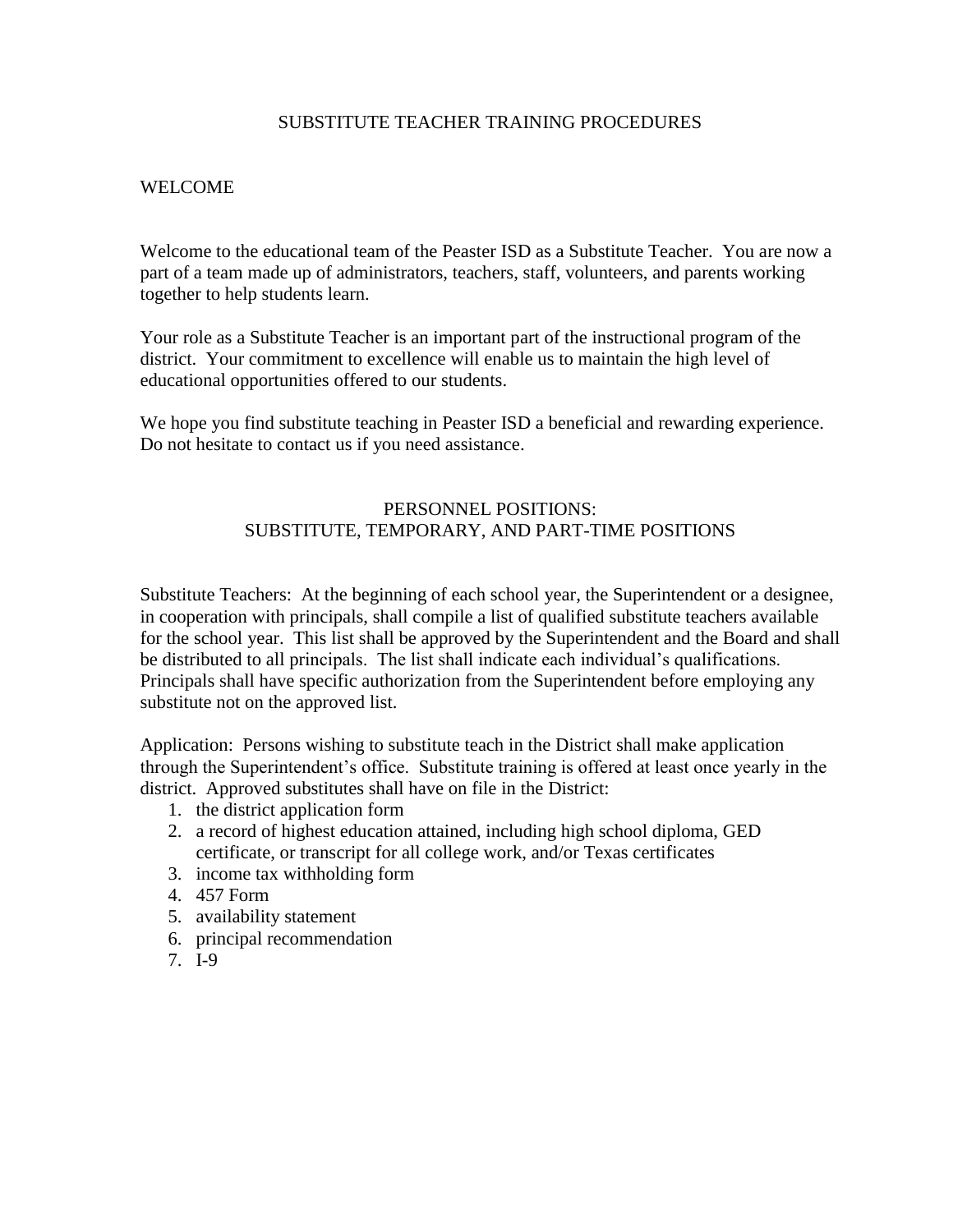**Qualifications:** The district shall attempt to hire certified teachers as substitutes whenever possible. Employment as a substitute shall require a high school diploma or a high school equivalency certificate with a recommendation from the building principal.

**Selection:** Principals shall give first consideration to the most qualified teachers on the approved substitute list and shall make an effort to place substitutes in their field of interest or the field in which they are best qualified. In the event of an extended absence of a teacher, a certified substitute teacher will be assigned whenever possible.

Pay: Substitute teachers shall be authorized to serve from day to day and for temporary periods of time as needed. Substitute hiring schedule is as follows:

| Non degreed daily rate<br>$\bullet$<br>Degreed, not certified<br>$\bullet$<br><b>Teacher Certification</b><br>$\bullet$<br>Long-term<br>$\bullet$<br>(Status not assigned)<br>(Long term starts with the eleventh (11th) consecutive day of substitute teaching<br>assignment) | \$65.00<br>\$75.00<br>\$85.00<br>\$95.00 | Half Day $(4 \text{ hrs. or less})$ \$32.50<br>Half Day $(4 \text{ hrs. or less})$ \$37.50<br>Half Day $(4 \text{ hrs. or less})$ \$42.50 |  |
|--------------------------------------------------------------------------------------------------------------------------------------------------------------------------------------------------------------------------------------------------------------------------------|------------------------------------------|-------------------------------------------------------------------------------------------------------------------------------------------|--|

Pay periods extend from the 11th day of the month to the 10th day of the following month. The pay dates will be on the  $25<sup>th</sup>$  of each month except if the  $25<sup>th</sup>$  is on the weekend or a holiday in which case it will be the day before.

Substitutes will be paid the month following the actual date of service with a cut off date on the  $10<sup>th</sup>$  of the month. For example, all substitute days worked before September 10 will be paid in September; all days worked between September 11 and October 10 will be paid in October.

All pay checks not will be mailed unless a direct deposit form has been completed.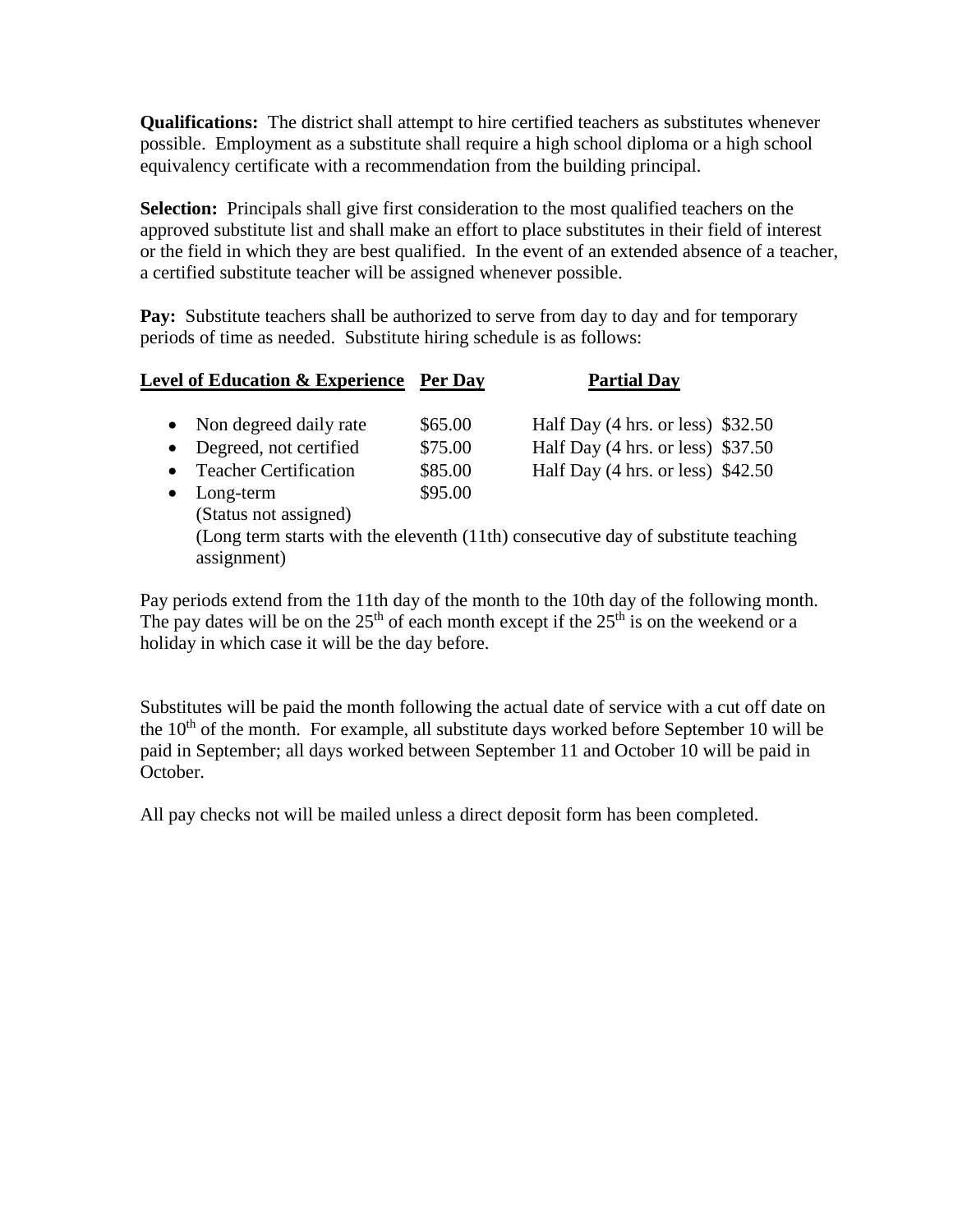Dress and Grooming: District employees shall dress in a clean, professional manner, appropriate to their assignments in the District.

Tobacco, Alcohol, and Drugs: District employees may not use tobacco products on campus. Employees who use or are under the influence of alcohol or illegal drugs, as defined by the Texas Controlled Substance Act, during working hours may be dismissed in accordance with Board policy.

Warnings: Warnings may be given to employees who engage in misconduct.

# DUTIES AND RESPONSIBILITIES OF SUBSTITUTE TEACHERS

Understanding the Program: A substitute who anticipates being called to serve in the field or grade of his preference should inform himself as much as possible concerning the building routines and general policies of the school.

Professional Ethics: The substitute has a professional obligation even though he/she is not a regular teacher. Extreme caution should be used in expressing personal reactions and opinions about what is seen and heard in the classroom of the various schools. Under no circumstances should a substitute criticize a regular teacher in the presence of other teachers or students.

Routine responsibilities:

- 1. The substitute should be prompt in arrival, since promptness will allow them to assemble the necessary materials. Upon arrival in the building, the substitute should sign in at the office for final instructions, keys, ect. (For accounting and scheduling purposes, keep a personal record of days substituted and the teacher served.)
- 2. The substitute should endeavor, to the extent possible, to preserve the regular routine of the class and to perform all the duties expected of the regular teacher.
- 3. The keeping of students' attendance records is extremely important since accuracy affects average daily attendance (ADA) and state monies allocated to the school district. Attendance is taken at 10:00 a.m. in grades Pre-K through 6 and each period in grades 7 through 12.
- 4. The substitute should report to the principal's office before leaving the building at the close of the day and ascertain if he/she will be needed the following day.
- 5. Passes for students to leave the room should be given only for **emergencies**. Students should not go to their lockers, restrooms, or to another teacher's room during class time.
- 6. When filling a full day positions if a substitute accepts for a coach or teacher that has a period off campus, the substitute is to stay on campus to fulfill the full day requirements. Please visit the office to see if any other position needs coverage for the rest of the day.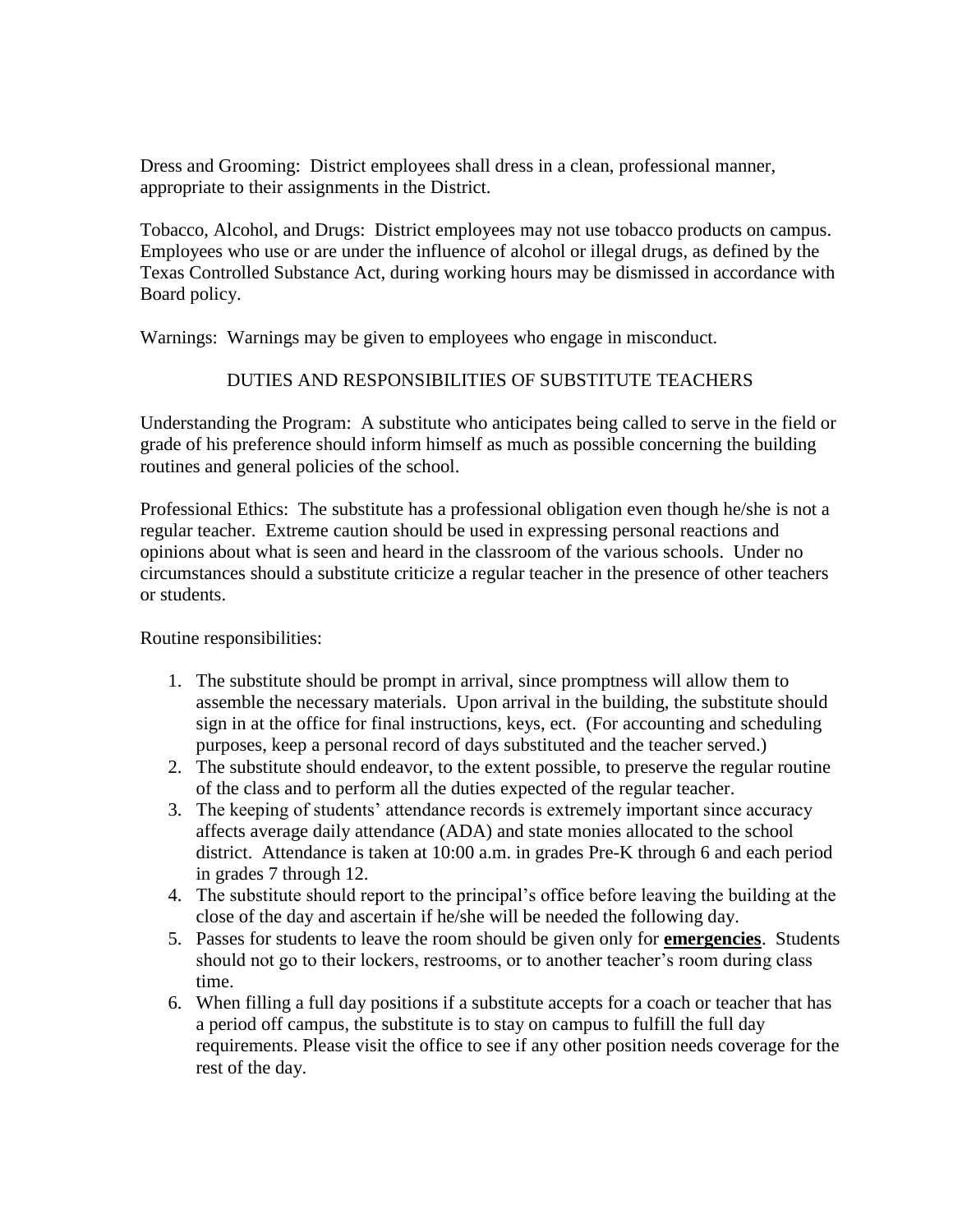## Class Instruction

- 1. The substitute teacher should not assign written work or leave it to be graded, except by request of the regular teacher. On long-term assignments, daily work should be graded and recorded in the proper place unless otherwise directed.
- 2. The substitute should not feel that he is merely "filling in" or holding things together; rather, he should do the work of a regular classroom teacher.
- 3. It is in the best interest of the substitute teacher to keep in as close contact as possible with the regular teacher. If the period is for more than one day, the substitute should contact the principal concerning the advisability of calling or visiting the regular teacher.
- 4. If no lesson plans are found and it becomes necessary to improvise, the substitute should be sure to contact the campus principals for direction.
- 5. The substitute teacher has the same responsibility for assigned student equipment and materials as the regular teacher.
- 6. The substitute teacher is obligated to complete one assignment to a classroom before starting on another.

Reports and Records

- 1. The substitute should complete whatever records are requested, both for the information of the office and for the regular teacher.
- 2. The substitute should leave a summary of what was accomplished and an estimate of the pupil's progress in the teacher's plan book when requested or when appropriate.

# ASSIGNMENT PROCEDURE OF SUBSTITUTE TEACHERS

Substitute teachers are assigned by building principals or their designee. Teachers report their absences to the principal or their designee between 6:00-7:00 a.m. each morning. All substitute contact is initiated by the principals' secretaries or their designee from the Board approved list. Substitutes, when hired, are encouraged to check with the building Secretary or the designee to see if they are needed the next day. This will assure the class of having the same substitute in the event the regular teacher is out more than one-day.

Each campus secretary shall maintain an accurate, up-to-date approved substitute list. The campus secretary or designee shall provide the business office with information regarding employment of substitutes for payroll purposes. It is suggested that the substitute teacher also keep a calendar of their substitute assignments.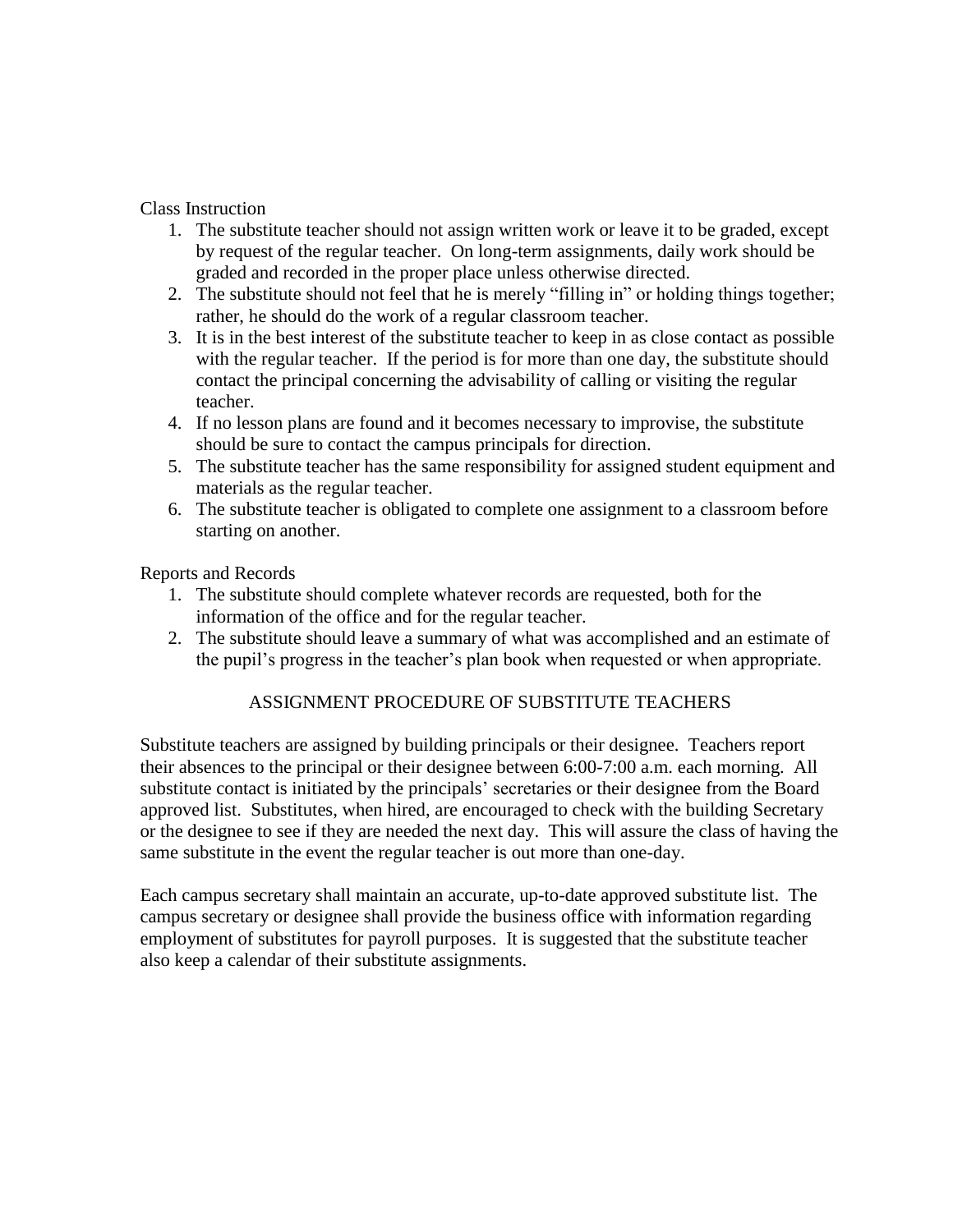#### CLASSROOM MANAGEMENT

The building principal is ready to help you with strategies to maintain control and insure smooth operation of the class so that all children can continue to learn even though their regular teacher is not present. Do not hesitate to ask for assistance. The following are some guidelines that may help you to establish leadership with a new group of children:

- 1. Quickly learn and use student's names. The seating chart will aid you.
- 2. Begin the day strictly and firmly. Students need to know that you can and will control the situation.
- 3. Promptly establish your rules (keeping them few), and your expectations (keeping them positive).
- 4. Develop a low, firm, pleasant, but authoritative, speaking voice. Don't yell at the class and don't argue with students.
- 5. Maintain established routines as much as possible. Begin classes on time and dismiss them at the proper time.
- 6. Be positive. Try to see that every student has some success or praise each day.
- 7. Idleness leads to behavior problems. Keep students on task.
- 8. Have an alternate plan in the event adequate lesson plans are not provided. Be prepared to check with the campus principals for assistance in case a lesson plan does not work or is not adequate.
- 9. Pick out the student who will probably try you and have them help you. Even the smallest task can put them on your side.
- 10. Solve problems "one the spot." Don't degrade the student in front of others, but do handle situations when they occur.
- 11. Place yourself physically near the student who is off task.
- 12. With elementary students, encourage them to make the regular teacher proud of them.
- 13. With older students, use eye contact—be firm and direct. Use non-verbal directions where possible. Avoid personal confrontations.
- 14. Do not make threats you cannot or do not intend to enforce.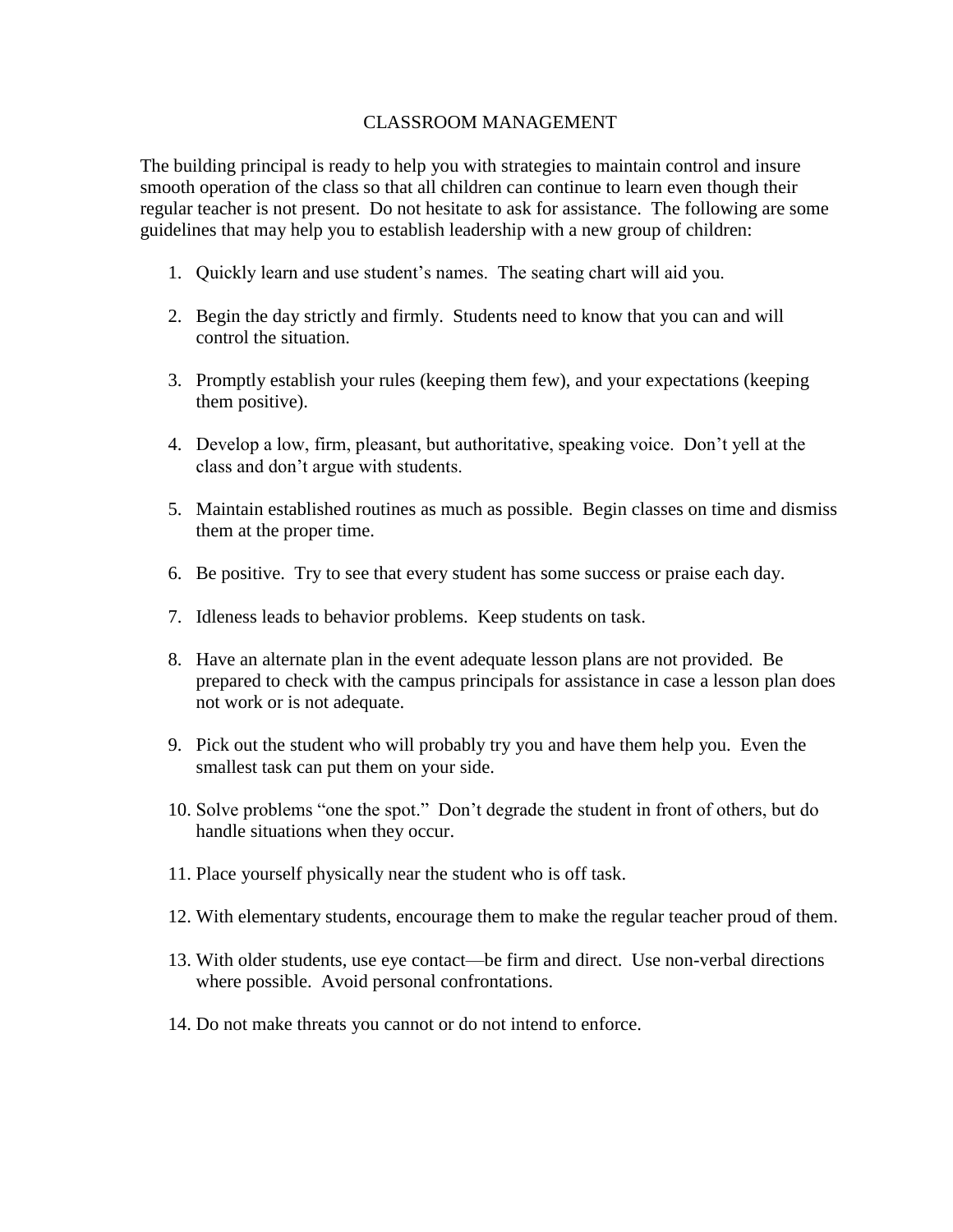- 15. Deal with the individual student, not the group, when corrections are necessary. Listen to his/her side of the story. Focus attention on the problem. Give the student the benefit of the doubt. Be firm but be fair.
- 16. Be willing to admit mistakes. Even substitute teachers are not right all the time.
- 17. Only send a student to the hall if you are going out to talk with him/her privately.
- 18. If you anticipate problems, let the principal know in advance.
- 19. Do not permit one to disturb others. If a student continues to disrupt following your efforts to control him or her, send the student to the principal's office.

## NEVER STRIKE A STUDENT. STRIKING A STUDENT IS CAUSE FOR IMMEDIATE DISMISSAL FROM SUBSTITUTE SERVICE.

# TRICKS OF THE TRADE—TROUBLE SHOOTING

NO SEATING CHART? Pass back a piece of paper for each row or table. Have student sign. Inform students you use this for attendance, reports to teachers, grades, etc. That will prevent "name changing." You don't have to turn this in.

SUPPLIES. You have the right to use the teacher's supplies, but you may not feel comfortable going through someone else's desk. Carrying your own "desk" helps can make you feel more secure, and you might include supplemental lessons, brainteasers, puzzles, and personal items.

NO LESSON PLAN. Contact the building principal. You will be directed to an emergency lesson plan or to another teacher who can help. If the plan gives "sketchy" instructions, look at the textbook and see what's there. The teacher editions offer much help in presenting the information.

MANAGEMENT IDEAS. Problems can be avoided by circulating among the students. Stand next to a disruptive student and ask a question about his or her work like "How's it going?" "Are you finished?" If you ask from your desk, they can tell you anything; if you are there you can better assess the situation.

WORK PLACE AND TEACHER RAPPORT. Don't rearrange the teacher's desk. You can straighten it so you'll have a work area, but try to leave it as you found it. In fact, leave the room neat and in order. The teacher's first impression as she enters the room will be positive.

GREET STUDENTS AT THE DOOR. Be at the door as they enter and leave. This is a control element.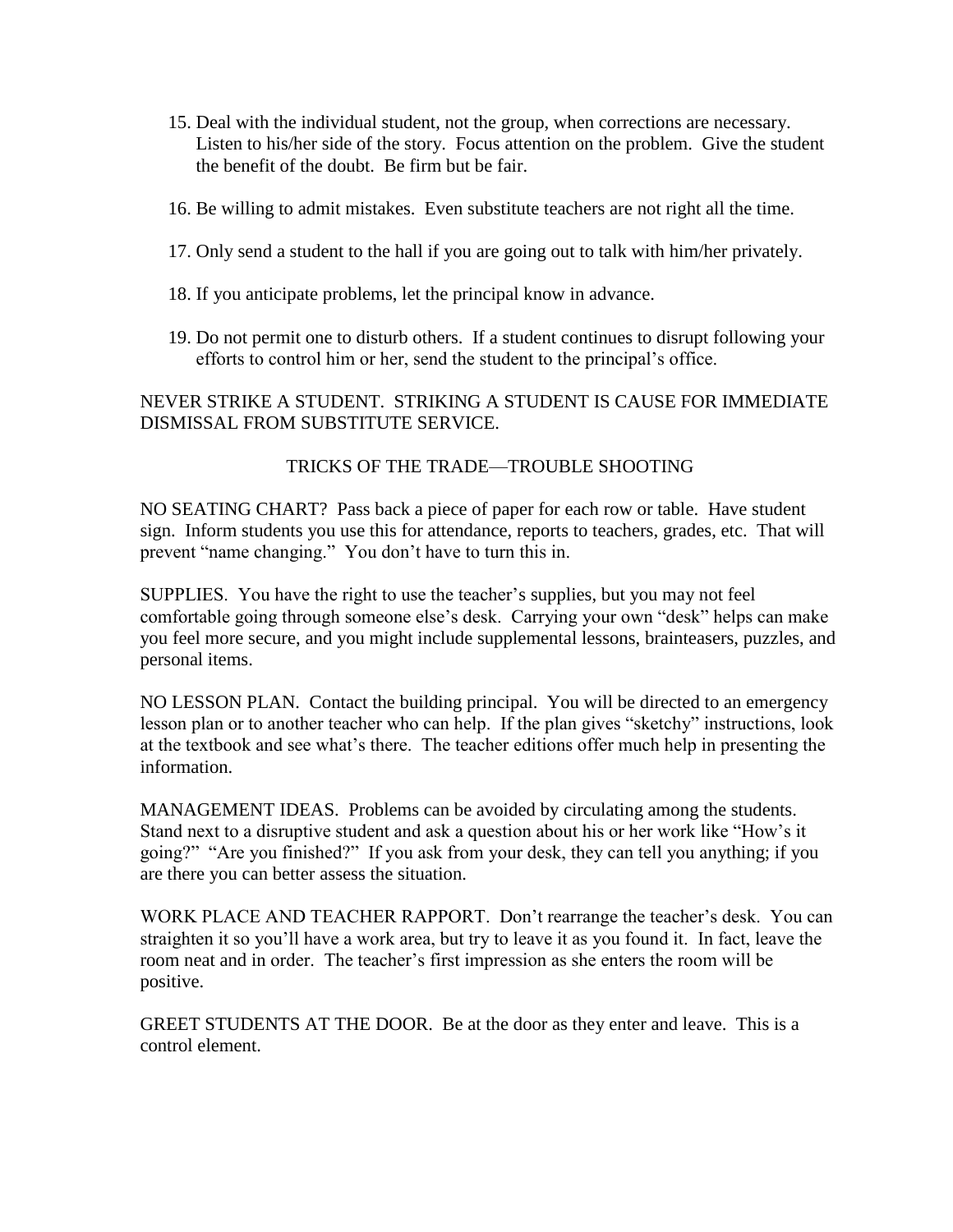SICK CHILD. If a child complains that they re sick and need to go to the nurse, do several things before you let them leave the room:

- 1. Assess the situation. If they are really sick and you have no doubt, respond with your best judgment.
- 2. If in doubt, STALL. Feel head for temperature, and send back to seat to put head down on desk (observe if they really do this). See if they act sick.
- 3. Dispense some TLC (tender loving care). That may be all they need.

POSITIVELY PRAISE STUDENTS: Spend the majority of your time with the students who are doing what you want them to be doing. Be specific about what it is that you appreciate— "I really enjoy working with a student like you who starts to work as soon as I have given instructions." Or "I like the way you look at me when I am talking. Thank you."

KNOW CHARACTERISTICS OF DIFFERENT AGE STUDENTS. A thorough understanding of the characteristics of children at each developmental level will help you to set appropriate expectations for your students. The following is a brief synopsis of characteristics of children by grade: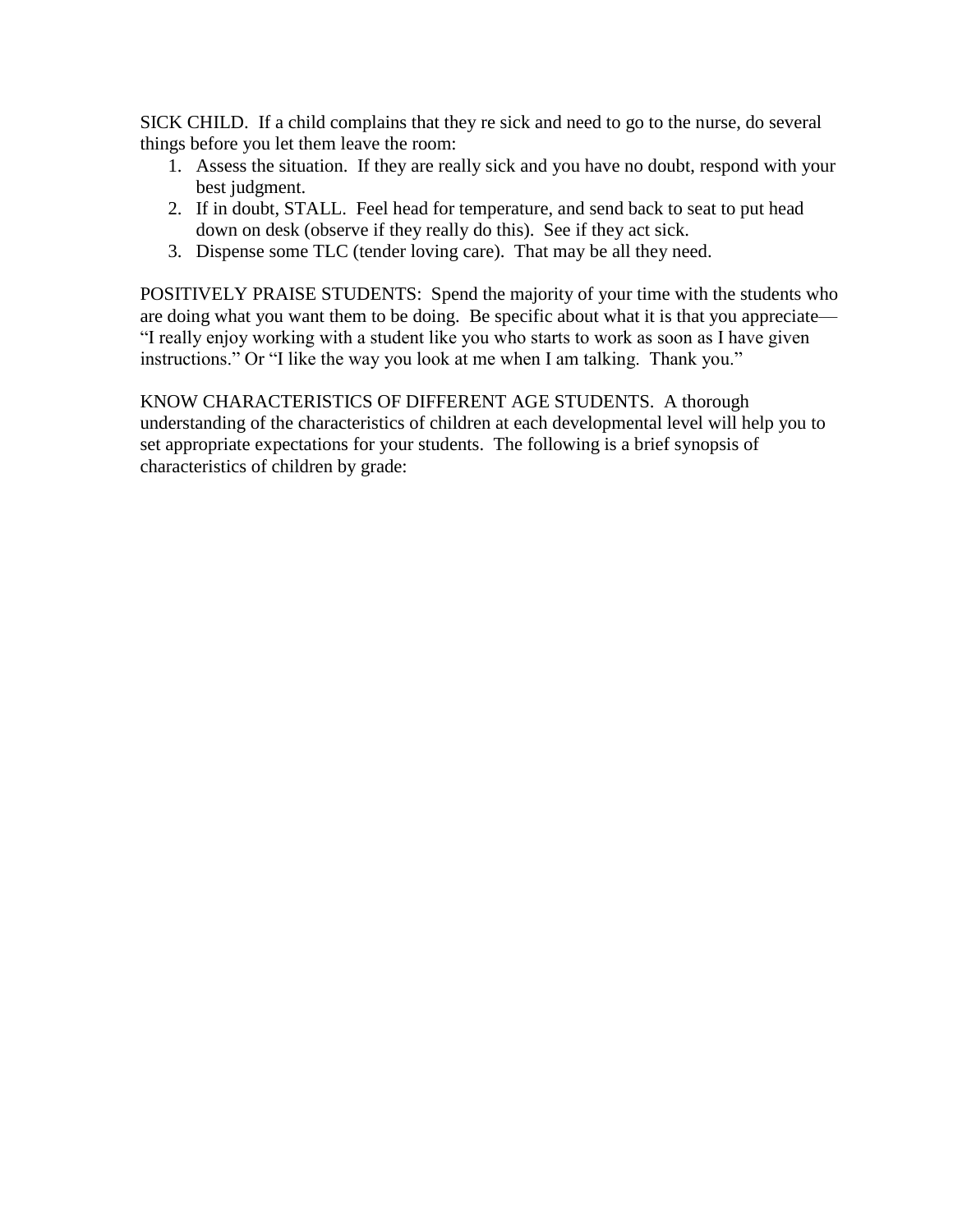#### KNOWING KINDERGARTENERS

One of the main things to remember is that five and six-year-olds want to be heard by you. Be sure to find an opportunity to listen to what each one has to say. It is also good to have them tell about experiences or happenings in front of the class. This is commonly known as "sharing." I have heard some very fascinating and astounding things from five-year-olds. Just be sure not to laugh at the wrong time, for something that seems funny to you is actually very serious to them.

Children in kindergarten have a nap or rest time each day, and it is a good idea to take a kitchen timer with you to use at this tie. The timer is a grant way to get the class to lie quietly and see if they can hear the faint ticking of the timer and anticipate the ringing of the bell when a given time has passed. This is much more effective than just saying, "It's nap time."

### FRIENDLY FIRST GRADERS

With first graders you have to remember that this may be their first experience in group activities and in being away from their home and mother and father. Because of this you must be patient and understanding and try to help them adjust to school life. This transition is easier for some than for others.

When giving instruction you must be prepared to repeat yourself, sometimes more than once. First graders are notoriously talkative and like to stroll around the room when, perhaps, they are supposed to be working on an assignment. They are very affectionate as a whole and have quite an enthusiasm for going to school. They're eager to learn, even though their attention span is very short.

Try to have a couple of stories you are able to tell, rather than read. This helps establish rapport with the children, for you can look at each one and use meaningful gestures while telling the story. You will even find that if you return to a class, they will remember your telling a particular story ad want to hear it again. Repetition is not at all dull to this age, so don't be afraid to tell your favorite stories over again.

First graders, along with most others in the lower grades, like to dramatize whenever possible. For example, during a simple science lesson on seeds, the children can dramatize how a seed grows. The seed, sun, soil, and water can be portrayed by members of the class. They will need very little direction in their parts, and the whole class will be absorbed in the drama. Repeat the drama and change the players so that most have a chance to participate.

#### SEASONED SECOND GRADERS

By the time a child reaches second grade, he has more or less settled down to school activities. He has been taught the basics of reading and arithmetic and can start learning other things using these skills. You will find that the problem of noisy chatter has subsided with second graders. For this reason you will be able to present the day's work without too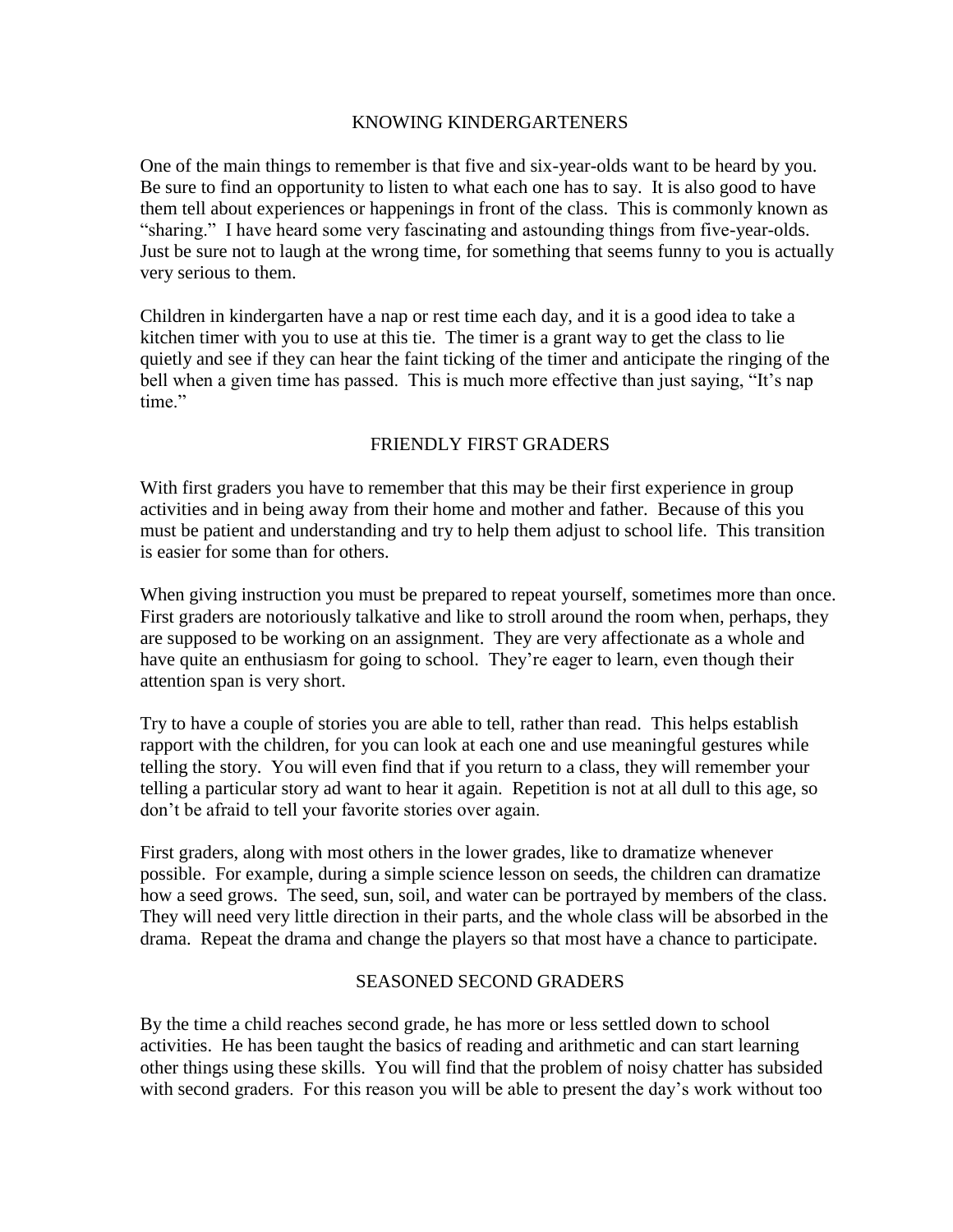many interruptions. Second graders feel quite grown up, but they still respect authority. It is best to refer to the class as a whole as "boys and girls" and not "children." The word "children" seems to connote those much younger than themselves—preschools, for example.

As you will see when playing outdoor games, the second grader has developed more physical skills and is eager to better them. Heretofore, ball handling was not one of their better abilities, but as seven-year-olds they have had more practice and have developed more coordination. You will find that some of the girls still shy away from games that are active, but you should encourage them to participate. Point out to them that participating and being good sports are all part of school.

Children in the second grades will be very helpful. Call on them when you need chalkboards erased, the room tidied up, or other things of this nature. Of course, it is not a good policy to use boys and girls in any class to grade papers since this is solely your responsibility and one of the things you are paid to do. Many times a child will tell you that he always grades papers for his regular teacher. This may be true, but you should always consider grading papers to be your own responsibility.

In general, you will find that second graders are delightful to work with since they are enthusiastic, inquisitive, candid, and eager to learn.

## TERRIFIC THIRD GRADERS

The attention span of the third grader is considerably longer than that of the first and second grader. For this reason their school day is more intense, and they are introduced to more subjects that cover a larger area than in the first two grades. You will find that you are given much more material to present and there is more work for the children to do.

In the third grade children are developing a sense of humor and greatly enjoy jokes, riddles, and funny stories. They are becoming more aware of the world around them and are eager to learn about it. They are very frank and open and enjoy gossiping with and about each other. However, this adds to their charm rather than detracting from it. You may begin to have some discipline problems in this grade, not chattering or clowning as with younger children, but open hostility toward authority. You should not tolerate any abuse, whatsoever, and should try to nip any discipline problems in the bud. Substitutes should receive as much respect and obedience as the regular teacher.

You may begin to find that there are classes that you would just s soon not return to a second time. It is usually the prerogative of the individual substitute to accept or reject a teaching assignment. Try not to feel discouraged or inadequate if you encounter a class that just does not respond to you or you to it. The chances are the regular teacher just has more than she can handle or is not interested in the behavior of the class. Fortunately, you will find that these classes are rare, and usually you will want to go back to the classes you have taught.

Third graders are just acquiring a feeling of competition in and out of the classroom. They are beginning to care about the grades they make and how they compare with their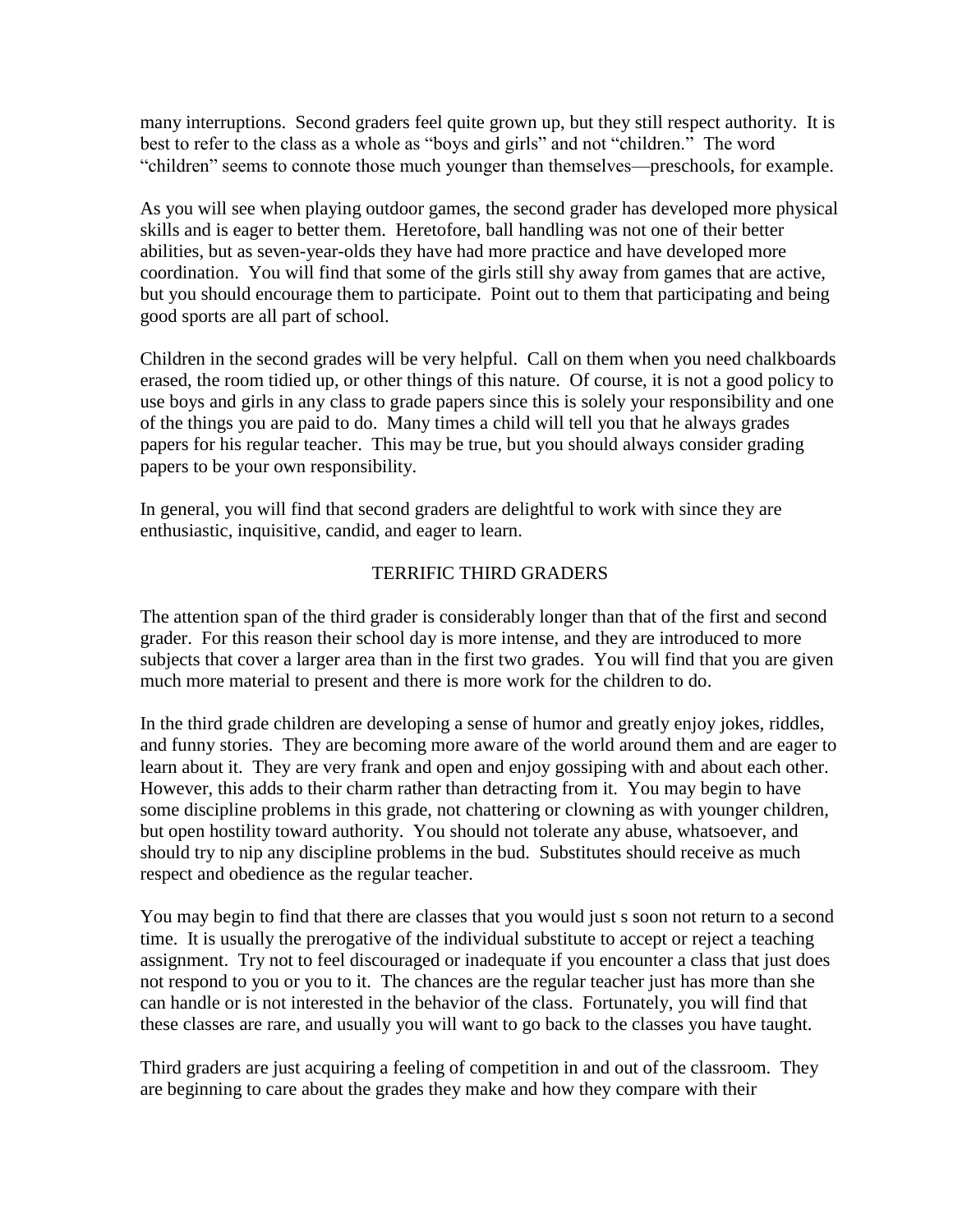classmates. This is also true in the games they play during physical education and recess. This feeling of competition should be encouraged but not overemphasized.

## FLEXIBLE FOURTH GRADERS

Fourth graders are sometimes a little self-conscious and unsure of themselves around adults they do not know. For this reason you may find that they are not quite as open ad friendly to you as a substitute. They don't accept you as readily as the children in the lower grades, and so you have to work a little harder to gain their confidence. Quite often, the child you have trouble with in the classroom also has difficulty with his peers. This child is generally alone during recesses and other free periods. Try to remember that the boys and girls who show a rebellious tendency may have many problems and thus require more consideration from you as an outsider.

Children in fourth grade like to hear little anecdotes, perhaps about things that happen to you in other classes. Interesting and/or amusing newspaper articles are always welcomed by this grade. They seem to appreciate your taking an interest in your job as a substitute. Fourth graders are beginning to take notice of the opposite sex and you will find quite a bit of antagonism between the boys and the girls. The girls usually have their feelings hurt easily, and the boys sometimes take advantage of this. Try not to take sides in any of their disagreements unless absolutely necessary.

The subject matter for fourth graders begins to be harder than for the lower grades. The teacher's edition of the texts will explain thoroughly how to present the lessons, but there may be times when you will not have had the opportunity to study it. This is a time when group work can be utilized with the more adept students explaining harder problems and concepts to the slower students.

### FEARLESS FIFTH GRADERS

You may find fifth graders a little difficult until you get used to them and understand them. You cannot be permissive with children in the upper grades and still get respect from them. Be firm but affable, and soon you will gain their acceptance and friendship. Do not compromise with them, and do always adhere to the policies set up by their regular teacher.

This might sound like a good argument for substituting in the lower grades only, but it shouldn't be taken that way. There are pitfalls when substituting in the upper grades, but there are just as many positive aspects. Some substitutes prefer older boys and girls to the younger ones. It is up to the individual.

Fifth graders attack their projects with a vengeance, and you will find a lot of creativity emerging in their art and creative writing. They enjoy putting on plays and sometime even write their own. Physical education is very "big" with them, but usually at this age the boys compete against the boys and their girls against the girls.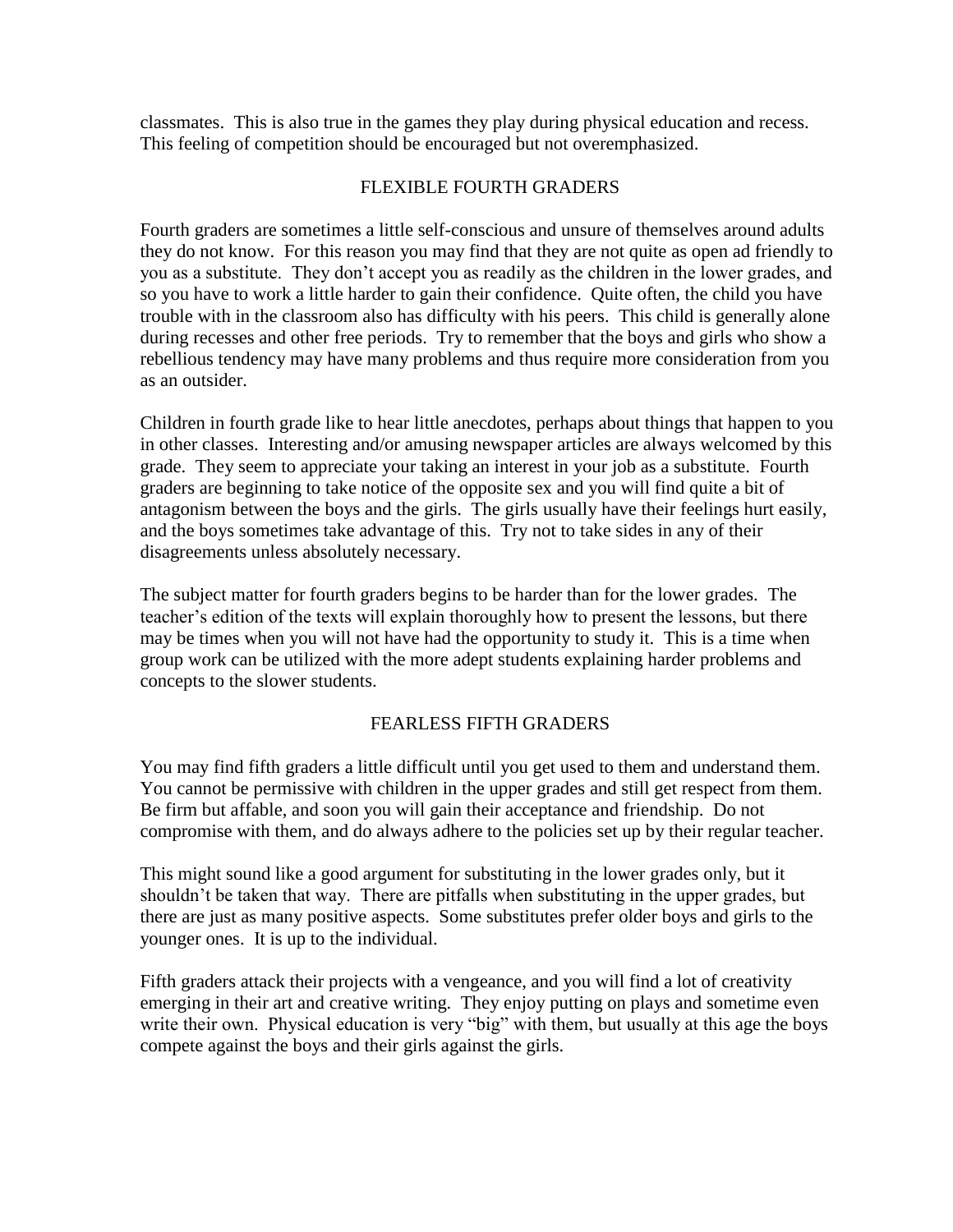## SOPHISTICATED SIXTH GRADERS

Sixth graders are somewhat like fifth graders in that they do not readily accept you when you first walk into their classroom. They are wary until you have proved yourself. They are a little more reticent and shy and seemingly more sophisticated than fifth graders. The girls will be a little withdrawn and will tend to stay in cliques during their free time. The boys are very athletically competitive, and the most athletic seems to become the all-around leader.

You will find the subject matter interesting and stimulating. There is less spare time for activities of your own making in the fifth and sixth grades, since the children usually have term papers, book reports, and other work to do in their free time.

## CHARACTERISTICS OF AN EARLY ADOLESCENT Material provided by the "Parenting Guidance Center"

- $\triangleright$  May differ physically, mentally and emotionally from other members of the class.
- $\triangleright$  Limited attention span; restless; active, needs frequent changes of activities to facilitate sustained interest level.
- Erratic temperament; personal, school or home problems greatly affect attitudes and behavior. May exhibit emotional and social developmental characteristics of preschool children.
- $\triangleright$  Generally enthusiastic after sufficient motivation
- $\triangleright$  Find satisfaction in participation of activities that seem grown-up. Self-images are congruent with perceived adult roles rather than adolescent roles.
- $\triangleright$  Conscious of peer group; generally respects leadership of adult on individual basis.
- $\triangleright$  Easily hurt; needs sympathetic understanding from teachers, parents and adults.
- $\triangleright$  Tendency to compete with members of peer group.
- $\triangleright$  Seeking to gain parental and teacher emotional support.
- Demand immediate personalized attention.
- $\triangleright$  Protective of perceived family member images.
- **Dependent on the family group for support and approval.**
- $\triangleright$  Need to be recognized as a worthwhile individual; enjoys praise, desires fair and honest treatment
- $\triangleright$  Fluctuation in concern about personal appearance
- $\triangleright$  Concerned with the present; the future is too far removed.
- $\triangleright$  Want a voice in matters that affect them, yet desire controls and guidelines. Desire privacy and time to be along.
- $\triangleright$  Have feelings of insecurity and awkwardness in becoming socially acceptable; often model after some idle in an unrealistic manner or are dependent upon friends for establishing selves with the peer group.
- $\triangleright$  Most decisions and rationale for actions are determined from a self-centered point of view.
- $\triangleright$  Desire an attractive appearance as defined by peer group; varying degree of concern about personal appearance; experimenting with current fashion trends.